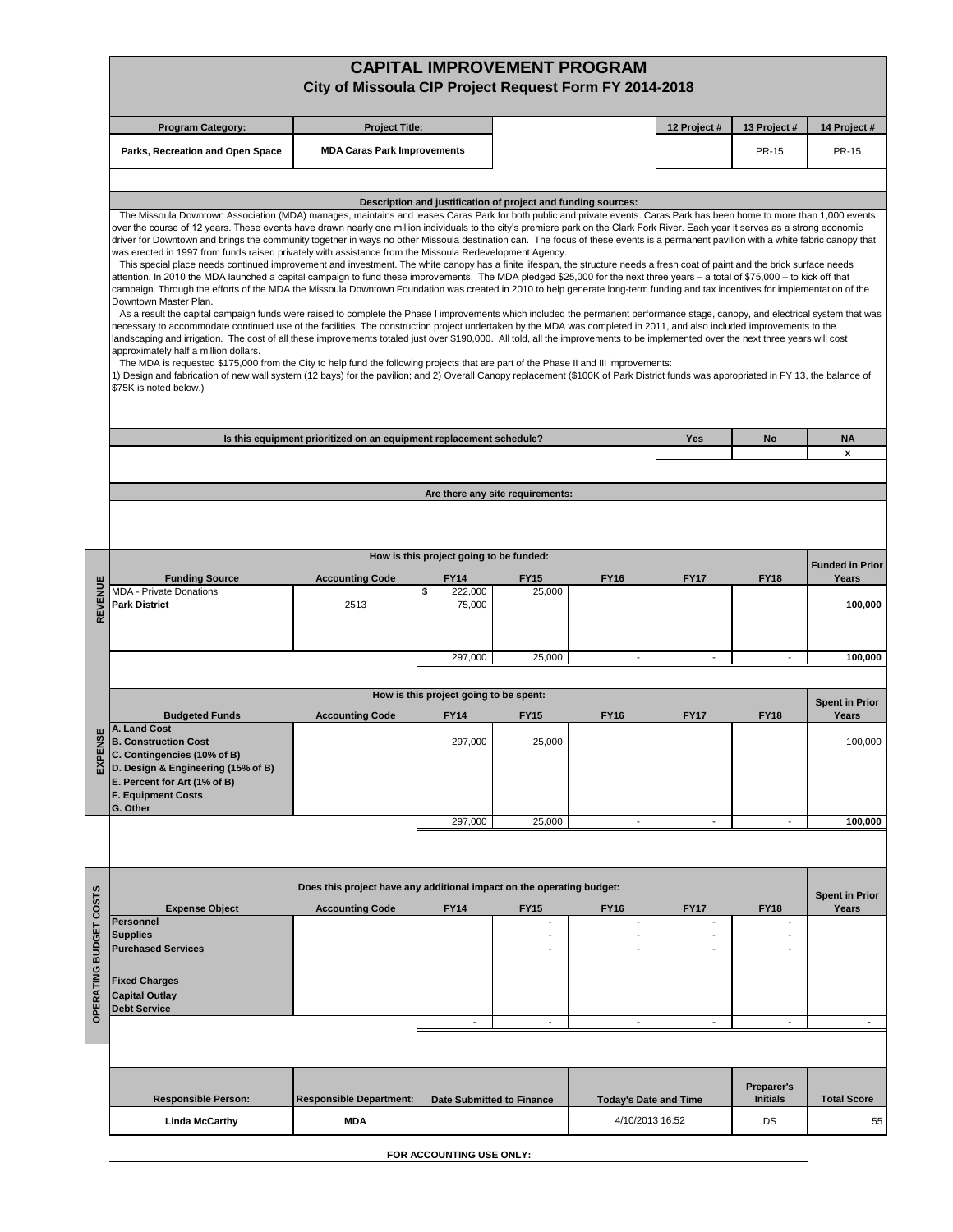|                                                                                                                                                                                                                                                                              |                                    |                              |    | <b>CAPITAL IMPROVEMENT PROGRAM</b>                                                                                                                                                                                                                                                                                                                                                                                              |                |                              |
|------------------------------------------------------------------------------------------------------------------------------------------------------------------------------------------------------------------------------------------------------------------------------|------------------------------------|------------------------------|----|---------------------------------------------------------------------------------------------------------------------------------------------------------------------------------------------------------------------------------------------------------------------------------------------------------------------------------------------------------------------------------------------------------------------------------|----------------|------------------------------|
|                                                                                                                                                                                                                                                                              |                                    |                              |    | <b>Project Rating</b><br>(See C.I.P. Instructions For Explanation of Criteria)                                                                                                                                                                                                                                                                                                                                                  |                |                              |
| <b>Program Category:</b>                                                                                                                                                                                                                                                     | <b>Project Title:</b>              |                              |    |                                                                                                                                                                                                                                                                                                                                                                                                                                 |                | 10 Project #                 |
| Parks, Recreation<br>and Open Space                                                                                                                                                                                                                                          | <b>MDA Caras Park Improvements</b> |                              |    |                                                                                                                                                                                                                                                                                                                                                                                                                                 |                | <b>PR-15</b>                 |
|                                                                                                                                                                                                                                                                              | <b>Qualitative Analysis</b>        | Yes                          | No | <b>Comments</b>                                                                                                                                                                                                                                                                                                                                                                                                                 |                |                              |
| 1. Is the project necessa<br>state, or local legal requirements? This cri-<br>terion includes projects mandated by Court<br>Order to meet requirements of law or other<br>requirements. Of special concern is that the<br>project be accessible to the handicapped.          |                                    |                              | х  |                                                                                                                                                                                                                                                                                                                                                                                                                                 |                |                              |
| 2. Is the project necessary to fulfill a con-<br>tractual requirement? This criterion includes<br>Federal or State grants which require local<br>participation. Indicate the Grant name and<br>number in the comment column.                                                 |                                    |                              | x  |                                                                                                                                                                                                                                                                                                                                                                                                                                 |                |                              |
| 3. Is this project urgently required? Will de-<br>lay result in curtailment of an essential ser-<br>vice? This statement should be checked<br>"Yes" only if an emergency is clearly indi-<br>cated; otherwise, answer "No". If "Yes",<br>be sure to give full justification. |                                    |                              | х  |                                                                                                                                                                                                                                                                                                                                                                                                                                 |                |                              |
| 4. Does the project provide for and/or im-<br>prove public health and/or public safety?<br>This criterion should be answered "No" un-<br>less public health and/or safety can be<br>shown to be an urgent or critical factor.                                                |                                    |                              | x  |                                                                                                                                                                                                                                                                                                                                                                                                                                 |                |                              |
| <b>Quantitative Analysis</b>                                                                                                                                                                                                                                                 |                                    | Raw<br><b>Score</b><br>Range |    | <b>Comments</b>                                                                                                                                                                                                                                                                                                                                                                                                                 | Weight         | <b>Total</b><br><b>Score</b> |
| 5. Does the project result in maximum<br>benefit to the community from the<br>investment dollar?                                                                                                                                                                             |                                    | $(0-3)$<br>3                 |    | Improvements to Caras Park will continue to promote and generate events in the downtown area,<br>which is critical to Missoula's viability as a community focal point and tourist destination. The<br>estimated attendance at all events is 500,000 per year. The City's investment will help leverage<br>additional funding from other sources.                                                                                | 5              | 15                           |
| 6. Does the project require speedy<br>implementation in order to assure its<br>maximum effectiveness?                                                                                                                                                                        |                                    | $(0-3)$<br>$\overline{2}$    |    | Caras Park facilities are aging and deferring the proposed improvements will lead to a decrease in<br>attendance and generated revenue for the City as Caras is a destination venue for tourists.<br>Deferring the improvements may also deter private parties and local non-profit groups from holding<br>their events here.                                                                                                   | $\overline{4}$ |                              |
| 7. Does the project conserve energy,<br>cultural or natural resources, or reduce<br>pollution?                                                                                                                                                                               |                                    | $(0-3)$<br>2                 |    | The area is a historical site and the park conserves the natural area adjacent to the Clark Fork<br>River, which is connected to the City's trail system. Many of the events are culturally related or<br>educational. For example, the weekly Out to Lunch program features musical ensembles from the<br>region. The Symphony in the Park draws nearly 5,000 attendees every summer.                                          | 4              | 8                            |
| 8. Does the project improve or expand<br>upon essential City services where such<br>services are recognized and accepted as<br>being necessary and effective?                                                                                                                |                                    | $(0-2)$<br>3                 |    | Caras Park provides a unique venue for many private groups as well as for non-profit organizations<br>that are allowed to host their events rent-free. The regular MDA-sponsored Caras Park events<br>such as Out to Lunch, Downtown Tonight, Garden City Brewfest and the River City Roots Festival<br>are necessary and very effective in bringing together the Missoula community and attracting visitors<br>from elsewhere. | 4              | 12                           |
| 9. Does the project specifically relate to the<br>City's strategic planning priorities or other<br>plans?                                                                                                                                                                    |                                    | $(0-3)$<br>3                 |    | The Downtown Master Plan includes Caras Park as an integral element to the success of<br>Missoula's downtown.                                                                                                                                                                                                                                                                                                                   | $\overline{4}$ | 12                           |
|                                                                                                                                                                                                                                                                              |                                    |                              |    | <b>Total Score</b>                                                                                                                                                                                                                                                                                                                                                                                                              |                | 55                           |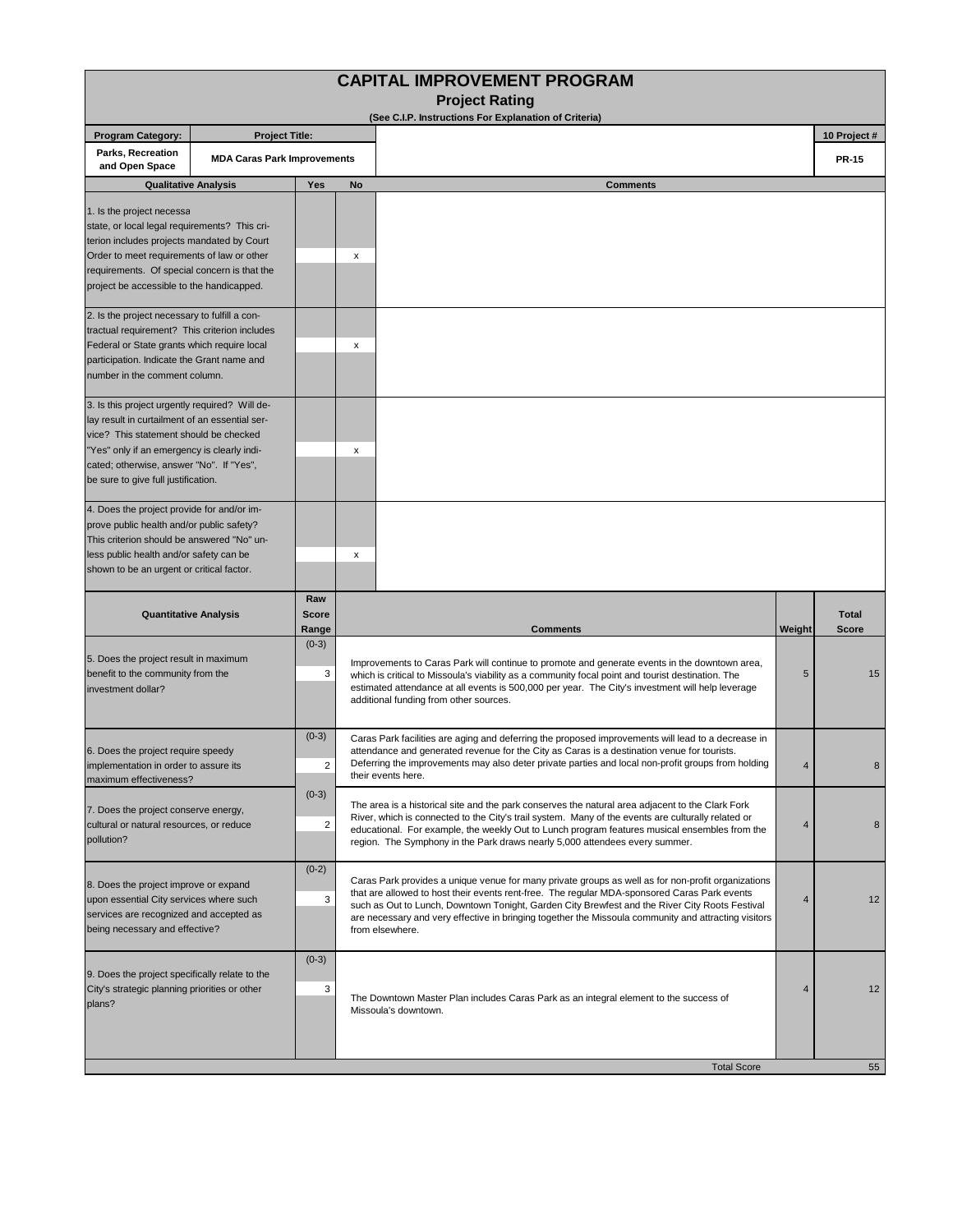## **Caras Park Capital Improvments January 2012 Financial Picture**

| <b>Phases</b> | Area                            | <b>Detail</b>                                  | <b>Cost</b>                                | <b>Totals</b> | <b>Notes</b>                     |
|---------------|---------------------------------|------------------------------------------------|--------------------------------------------|---------------|----------------------------------|
| Phase 1       |                                 |                                                |                                            |               | 2011 Project Completed           |
| Engineering   | Architecture                    | structural planning                            | 3,324.12<br>\$                             |               |                                  |
|               | <b>Construction Events Ring</b> | stage, canopy, irrigation, electrical          | \$190,339.88                               |               |                                  |
|               |                                 |                                                |                                            | \$193,664.00  |                                  |
|               |                                 |                                                |                                            |               |                                  |
| Phase 2       |                                 |                                                |                                            |               | 2012 Project                     |
|               | Painting                        | Steel pavilion structure and westside stairs   | \$40,000.00                                |               |                                  |
|               | Water                           | replace fountain/filling station               | \$<br>5,000.00                             |               |                                  |
|               | Site Improvements               | pavers, column bases and concrete              | \$<br>9,000.00                             |               |                                  |
|               | <b>Structural Steel</b>         | valance with removal face, bolts, plates, etc. | $\overline{\mathbf{s}}$<br>30,000.00       |               | 12 bays at \$2,500 per bay       |
|               | <b>Fabric Walls</b>             | solid & mesh, 3 lift points & more             | \$120,000.00                               |               | 12 bays at \$10,000 per bay      |
|               | Electrical                      | update, reroute and add                        | \$18,000.00                                |               | 12 columns at \$1,500 per column |
|               |                                 |                                                |                                            | \$222,000.00  |                                  |
|               |                                 |                                                |                                            |               |                                  |
| Phase 3       |                                 |                                                |                                            |               | 2013 Project                     |
|               | Canopy Replacement              | when needed: potential qutters?                |                                            | \$250,000.00  |                                  |
|               |                                 |                                                |                                            |               |                                  |
|               |                                 |                                                |                                            |               |                                  |
|               |                                 | <b>Total Estimated Expenses</b>                |                                            | \$665,664.00  |                                  |
|               |                                 | <b>Funds Pledged to Date</b>                   |                                            | \$312,514.75  |                                  |
|               |                                 | <b>Balance Needed</b>                          |                                            | \$353,149.25  |                                  |
|               |                                 |                                                |                                            |               |                                  |
|               |                                 | <b>Pledge Payments coming From:</b>            |                                            |               |                                  |
|               |                                 | Boyle, Deveny & Meyer                          | \$<br>1,000.00                             |               |                                  |
|               |                                 | Missoula Mobile ATM                            | $\overline{\mathcal{S}}$<br>1.083.30       |               |                                  |
|               |                                 | Praha                                          | \$<br>7,499.98                             |               |                                  |
|               |                                 | Scotty's Table                                 | \$<br>694.42                               |               |                                  |
|               |                                 | <b>ALPS</b>                                    | \$20,000.00                                |               |                                  |
|               |                                 | <b>MRA</b>                                     | \$<br>25,000.00                            |               |                                  |
|               |                                 | MissoulaEvents.net                             | \$<br>200.00                               |               |                                  |
|               |                                 | Morrison-Maierle                               | \$<br>200.00                               |               |                                  |
|               |                                 | <b>Opportunity Resources</b>                   | $\overline{\boldsymbol{\theta}}$<br>667.00 |               |                                  |
|               |                                 | Pat & Don Simmons                              | \$<br>200.00                               |               |                                  |
|               |                                 | Western Montana Clinic                         | \$<br>2,000.00                             |               |                                  |
|               |                                 | Zip Beverage                                   | $\overline{\mathcal{S}}$<br>1,500.00       |               |                                  |
|               |                                 |                                                |                                            |               |                                  |
|               |                                 | Total                                          | \$60,044.70                                |               |                                  |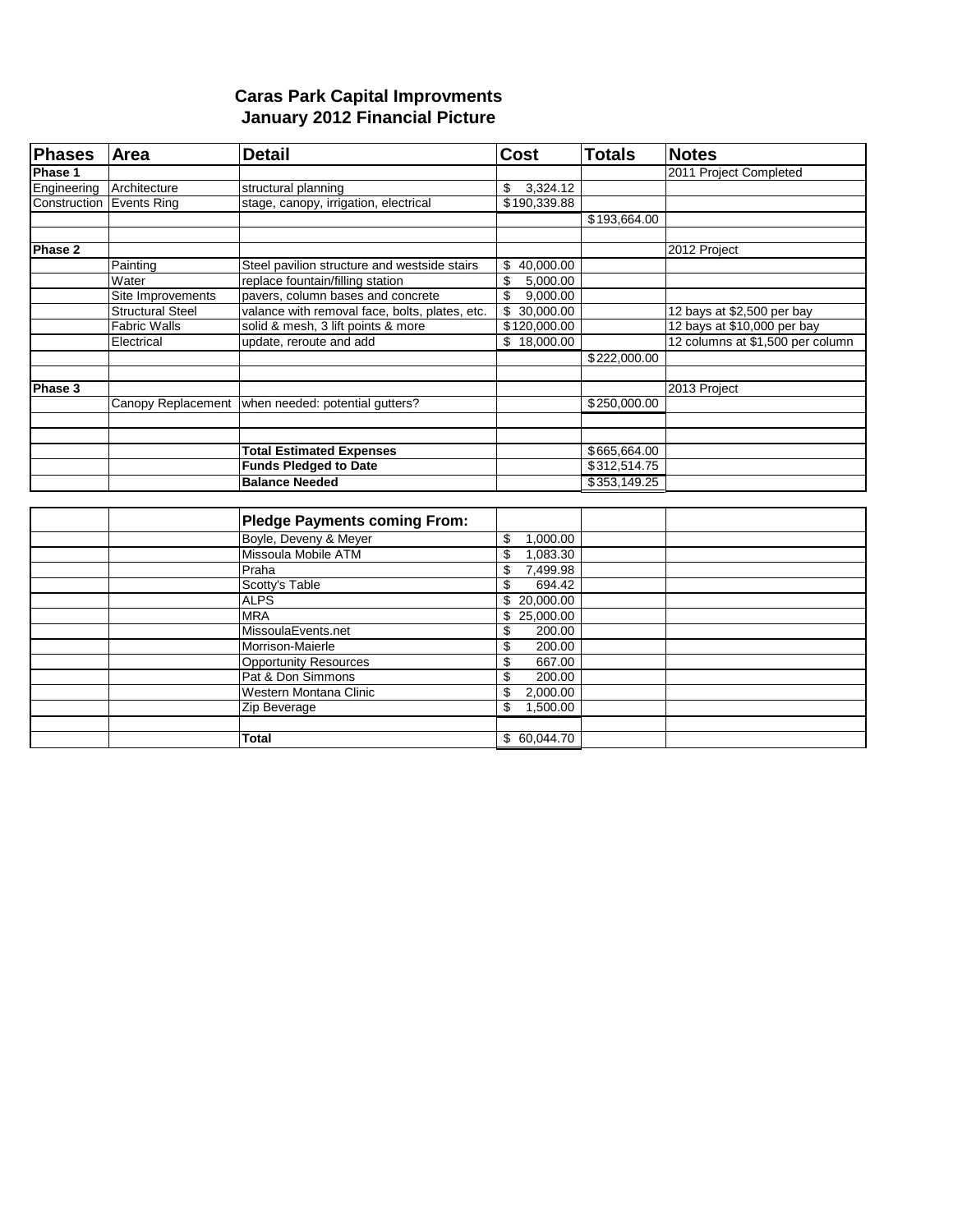| <b>CARAS PARK PAVILION IMPROVEMENTS</b><br>Status Update                                                                                                                                                                   |  |
|----------------------------------------------------------------------------------------------------------------------------------------------------------------------------------------------------------------------------|--|
| Phase 2 CONSTRUCTION BUDGET: 12/20/11 (See Preliminary Plans dated 12/5/11)<br>Includes 10% contingency, fear factor and courage coefficient                                                                               |  |
| PAINTING                                                                                                                                                                                                                   |  |
|                                                                                                                                                                                                                            |  |
| SITE IMPROVEMENTS                                                                                                                                                                                                          |  |
|                                                                                                                                                                                                                            |  |
|                                                                                                                                                                                                                            |  |
| STRUCTURAL STEEL (Valance with removable face)                                                                                                                                                                             |  |
| Curtain wall support and valance - 1/8" steel plate per detail                                                                                                                                                             |  |
| 18" bolted front side + 30" folded top/back = 48" width sheet                                                                                                                                                              |  |
| 4-foot plate = 20 lbs @ $$4.00/lb = $80/Linear$ Foot                                                                                                                                                                       |  |
| 30 Lin. Ft. X \$80/LF = say, \$2,500.00 per 30 Ft bay.                                                                                                                                                                     |  |
|                                                                                                                                                                                                                            |  |
| FABRIC WALLS (Fold up at each bay)<br>2 Ft high, 92% Fabric (option: 4' open mesh over 8' solid material) with three point lifts (3<br>"ropes" through O-Rings riveted to fabric) including 3-groove, 2-groove and single- |  |
| groove sheaves, round pipe weight in curtain bottom with removable 6" soft apron, stainless steel<br>"rope" (cable) and manually operated 3-groove winch at each bay (option: impact wrench<br>operation).                 |  |
|                                                                                                                                                                                                                            |  |
| ELECTRICAL<br>Re-route conduit at top of each column and augment power receptacles<br>as required from spare breaker spaces in existing electrical subpanel.                                                               |  |
|                                                                                                                                                                                                                            |  |
| Add receptacles; finish (paint) and future power augmentation.                                                                                                                                                             |  |
|                                                                                                                                                                                                                            |  |
|                                                                                                                                                                                                                            |  |
|                                                                                                                                                                                                                            |  |
| TOTAL PROJECT BUDGET RECAP                                                                                                                                                                                                 |  |
|                                                                                                                                                                                                                            |  |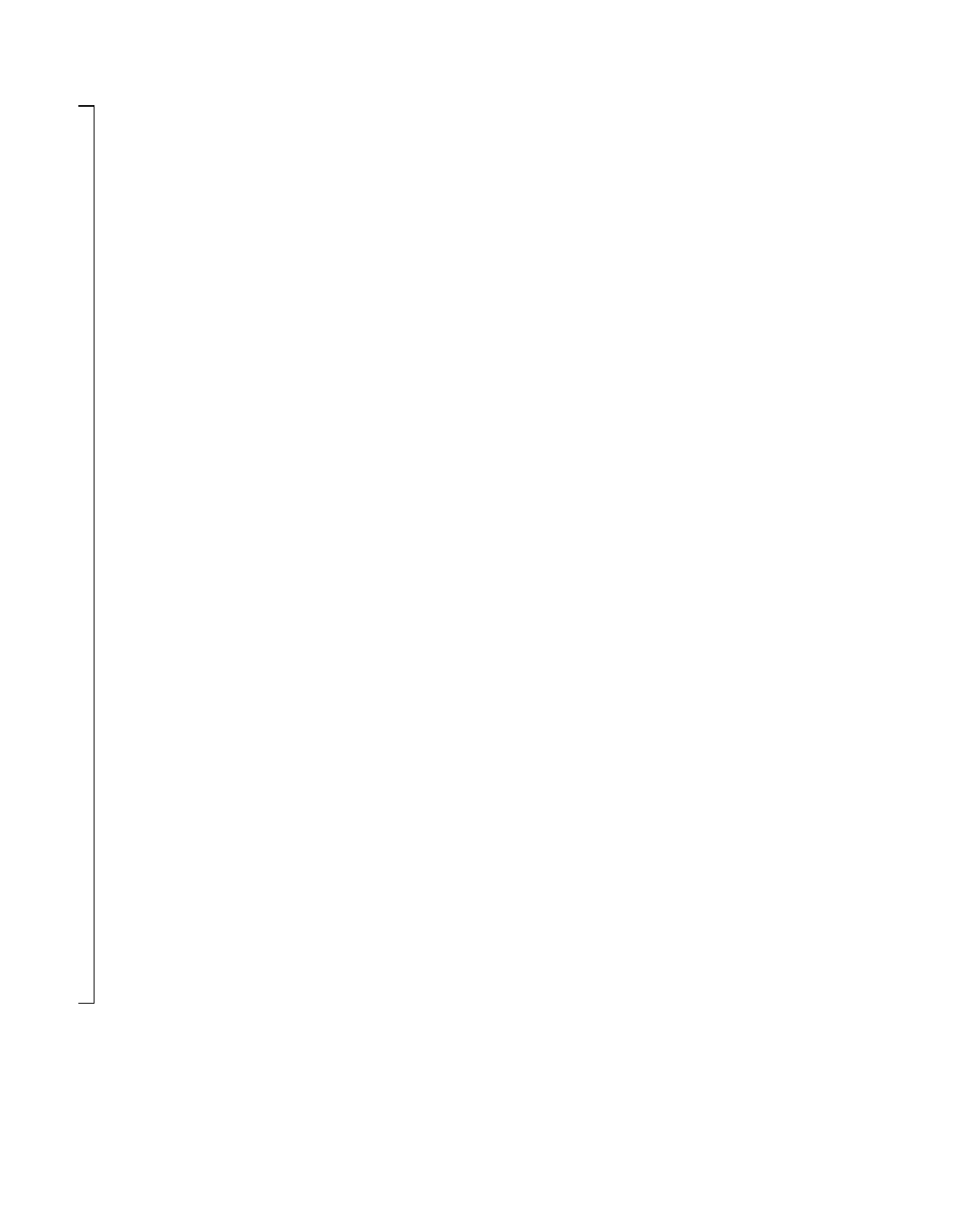# Campaign for Caras/2010-2012





**Proposed Band Shell Addition:** 



## **Today, the Missoula Downtown Associa**

your commitment to improving Missoul: making a significant capital contributior pledged \$25,000 for the next three years -to kick off the campaign. All park use attendees, performers, vendors and mo contribute whatever amount is comforta payable to the Missoula Downtov

created this year to help gene

funding and tax incentives fo of the Downtown Master PI

## As envisioned in the Down

these improvements will hel maintain its position as a major

in the heart of the city. Today, Caras F many major Missoula events, as well as as weddings and reunions. Many of the events are admission-free events plann by the MDA, including:

- . Out to Lunch Summer Series
- · Downtown ToNight Summer S
- · Garden City BrewFest
- · Garden City River Rod Run
- · River City Roots Festival

### The Missoula Downtown Association is

ensuring that Missoula residents and vi: positive experience using Caras Park. P making a tax deductible contribution to Downtown Foundation and ensure the future of this beloved facility.

> Mail your **Missoula Do** 218 East M **Missor**  $(406)$

> > Missoula C Federal<sup>-</sup>



missoula

**Please make your pledge for Caras Park today!** Your generous investment will benefit our community for many years to come.

**Phase | Goal: \$160,000** by October 2010 **Overall Goal: \$500,000 by June 2012**